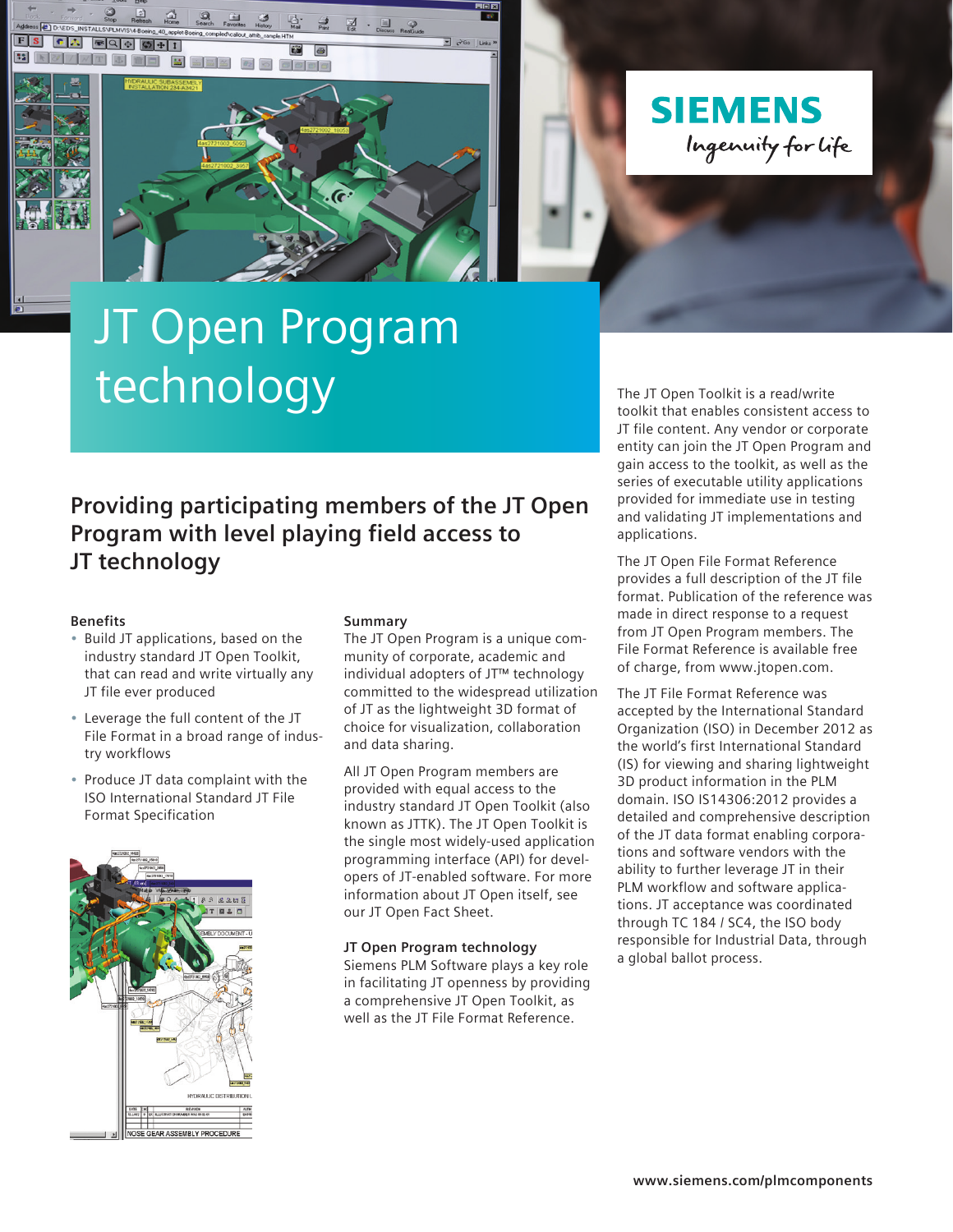## JT Open Program technology

#### **JT Open Toolkit**

The JT Open Toolkit (the toolkit) is an object oriented C++ application programming interface. By using JTTK, programmers have full access to all aspects of the JT file for read and write, including the following capabilities.

*Reading and writing XT B-rep Data through extended XT B-Rep classes.*

The XT B-Rep API allows for the construction of Parasolid® compliant XT topology and geometry that accurately defines solid bodies. XT content is used by the JT toolkit to created tessellated shape data as levels of detail. XT geometry enables precise measurement and associations to product manufacturing information (PMI) in the JT file as well as persistent geometry identifiers (modeling functions require the additional purchase of Parasolid toolkit.)

#### *Tessellation of individual geometry definitions, bodies or complete parts and assemblies.*

The JT tessellation engine helps developers create multiple tessellated data sets or levels of detail (LODs). It can be used to create unique associations that retain connectivity to the geometry that was used to generate the faceted shapes. Applications such as 3D viewers can be used to select facetted faces, edges or vertices to facilitate user interaction. When created as analytic geometry, shapes can be tessellated on the fly through their analytic descriptions in viewing applications. Analytic geometry may also be selected based on their features, such as the centerline of a cylinder. Tessellated data can be used for general measurement of distances between edges and faces and to query analytic parameters like the radius of a circle.

#### *Product Manufacturing Information (PMI).*

The JT toolkit API helps users manage PMI in JT files using a comprehensive set of classes. Assembly level PMI as well as part level PMI is supported. With supporting systems such, as NX™

software, JT PMI can be read directly into CAD models as live data. JT PMI content is compliant with the published PLM XML schema for annotation. The PLM XML schema provides full visibility of supported content as XML elements. PMI content in a JT file can be extracted and represented as PLM XML with PMI content. JT files include both semantic data and graphical representations.

*Full product structure definition and query*

*Configuration file support* to externally control specific JTTK functions in a deployed application

*Extensive property capabilities* supporting the creation of properties as named value pairs associated with nearly any data entity available in a JT file

*Numerous capabilities that support 3D visualization use cases, including:*

- Creation of attributes for defining materials, color, lighting and textures similar to, but not limited to, features of OpenGL
- An API-driven glyph definition capability that enables the creation and storage of CAD specific symbols and fonts in a JT file
- The ability to define image stamps that can be persistently displayed in compliant viewers, such as JT2Go and Teamcenter® software's lifecycle visualization suit, as "watermarks"
- Construction of CAE reporting color bars within the JT file that can be displayed by supporting viewing tools such as the Teamcenter lifecycle visualization suite

#### *Layers and layer filters*

#### *Creation of an ultra lightweight precise*

(ULP) data segment. ULP is a data segment tessellated on the fly by supporting applications such as Teamcenter® software lifecycle visualization suite and JT2Go. ULP is utilized in specific workflows where extremely small data files are preferred over load performance.

In addition to C++ API for JT files, JT Open Toolkit members receive PLM XML APIs. The PLM XML API provides a class structure defined by the PLM XML schema. Additional functionalities are provided in the PLM XML API to create data adapters and perform convenient XML tasks on content compliant with the schema. An example PLM XML JT Adapter is provided that creates XML output from the properties and product structure in a JT file with URL connections to JT geometry retained in JT format.

The JT Open Toolkit also includes a series of example programs to help programmers get to know the toolkit. Users have reported development times as low as one week to adopt the toolkit (results vary, depending on the level of support planned for a JT application).

In addition to the APIs provided with JT Open Program membership, members have access to JT Utilities, which are command line executable programs provided for supported platforms. These utilities include simple tools for tasks such as setting properties, constructing assemblies and modifying JT file LOD structures, as well as for obtaining information on a JT file's content.

The JT Open Toolkit supports all versions of JT available on the market today. By using the toolkit, companies ensure that their applications will read and write JT files compliant with the JT File Format Specification.